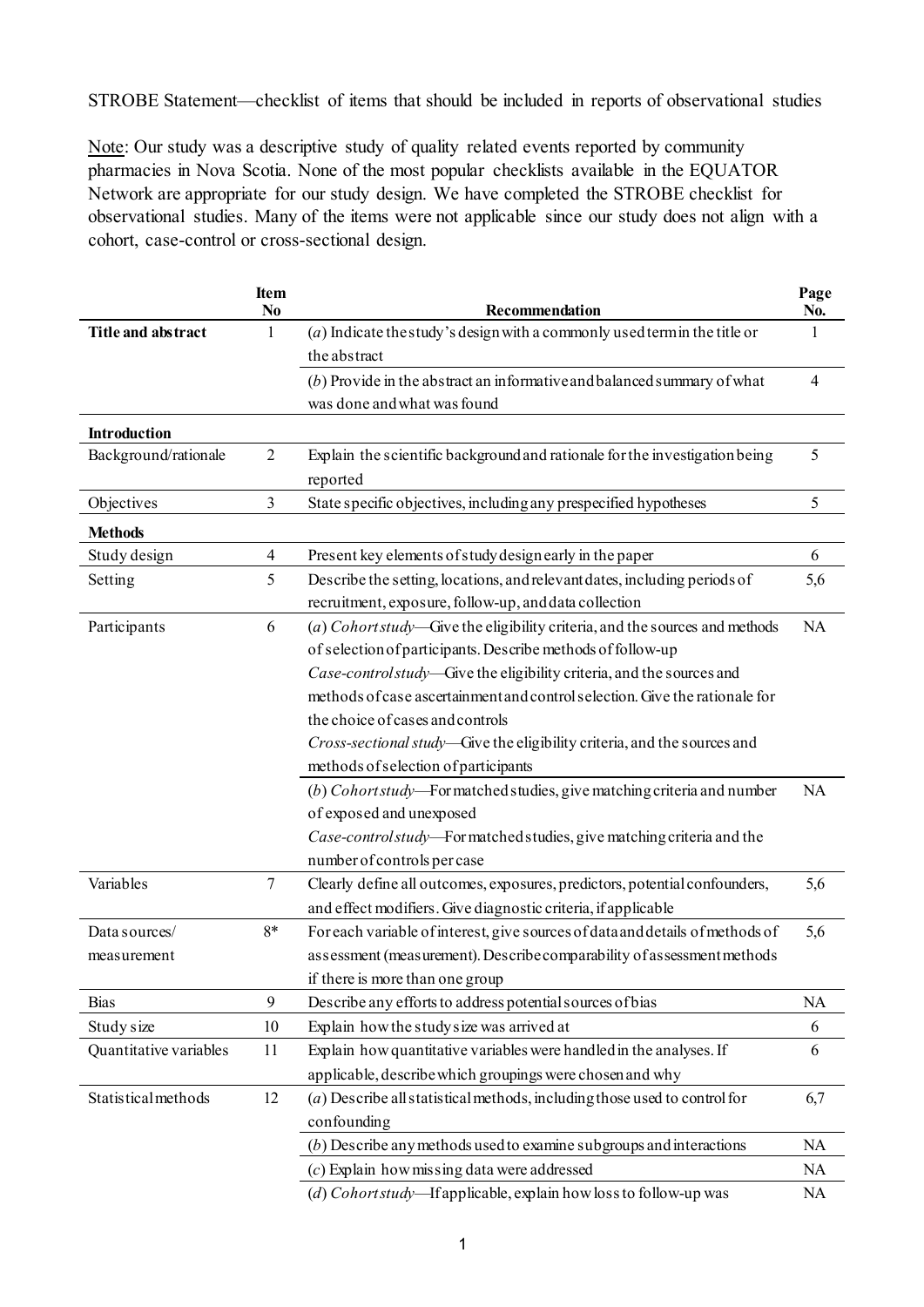addressed *Case-control study*—If applicable, explain how matching of cases and controls was addressed *Cross-sectionalstudy*—If applicable, describe analytical methods taking account of sampling strategy

(*e*) Describe any sensitivity analyses NA

Continued on next page